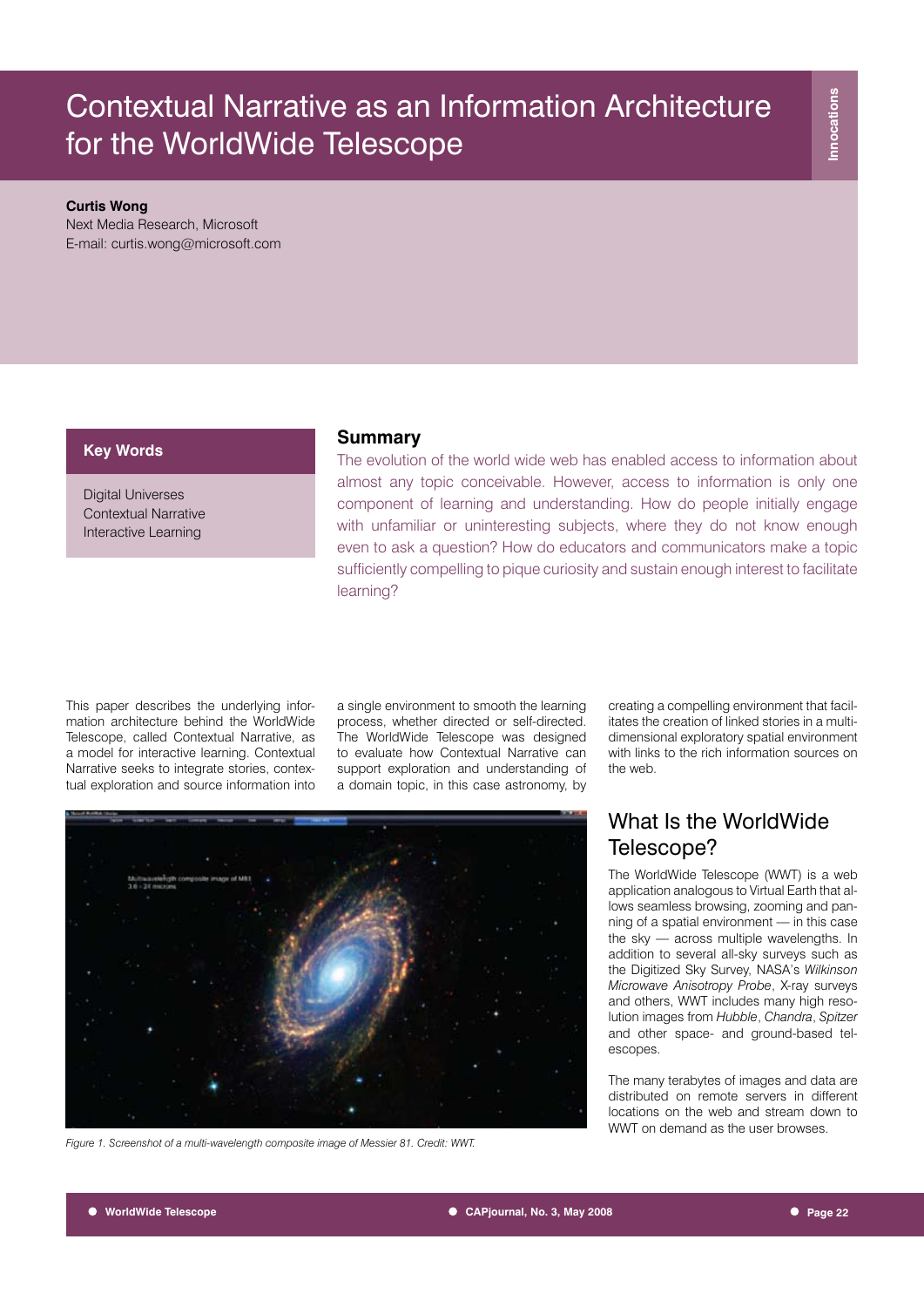

*Figure 2. Screenshot of retrieved information on Messier 3 from Wikipedia. Credit: WWT.*

The WWT has an integrated easy-to-use authoring environment that allows the novice to create guided tours of the Universe easily, using images of galaxies, nebulae, star clusters or other objects available within the WWT from any telescope, view or wavelength. It includes text, graphics, music, narration and other resources to enhance the experience. While the tours resemble video sequences, they are totally interactive, allowing the user to pause the tour and examine any detail of an object, to delve deeper into the information or simply to continue the tour.

All objects within the WWT have dynamic links to related source information, databases and source images that can be retrieved using simple menu choices. This seamless integration of tours, contextual exploration and dynamic links between objects and source information is based on the Contextual Narrative information architecture described in this paper.

# Information Architecture

Contextual Narrative (CN) is an information architecture that has been developed and



*Figure 3. Screenshot from the Spitzer tour of Messier 81. Credit: WWT.*

refined over the past 17 years as a model for creating engaging learning environments. CN consists of the following three linked layers.

#### Stories

CN seeks to engage new learners through storytelling. Stories can engage the subject in a way that piques the curiosity and leads the learner into previously unknown subject areas, motivating them to go deeper into the linked Exploration layer.

#### Exploration

Stories told within the Exploration layer allow the user to engage interactively with the subject matter in multiple contextual ways. This Exploration layer can provide spatial and temporal simulation and other interaction models to help develop mental models that provide a framework for understanding accessed via different learning modalities.

## Source Information

Objects in the contextual Exploration layer are linked to the Source Information layer, which provides the data that validate the new mental model. By providing a seamless link between stories, exploration and information, the user is drawn more quickly into a learning process that supports various learning modalities and constructs a framework for understanding.

## **Stories**

- The focus of this CN environment is to engage the user and draw them into the subject matter. This is particularly important if the user is unfamiliar with the topic or is initially not particularly interested. The first narrative should establish a reason for the person to care about the subject.
- A framework for organising and remembering information about the topic is established. This has been the technique for preserving historical information since before recorded history. Stories were often memorised using songs that provided another memory augmentation mechanism to strengthen recall and structure large amounts of information.
- New stories can be created within the WWT using text or narration with music to introduce new topics and provide a framework within which to retain newly learnt information.
- Stories in the WWT take the form of Tours. These may be as simple as a PowerPoint presentation with text and graphics set within the virtual sky with automatic transitions between objects, surveys and study images. Tours can be created easily and shared as a file that can be played back by others using the WWT.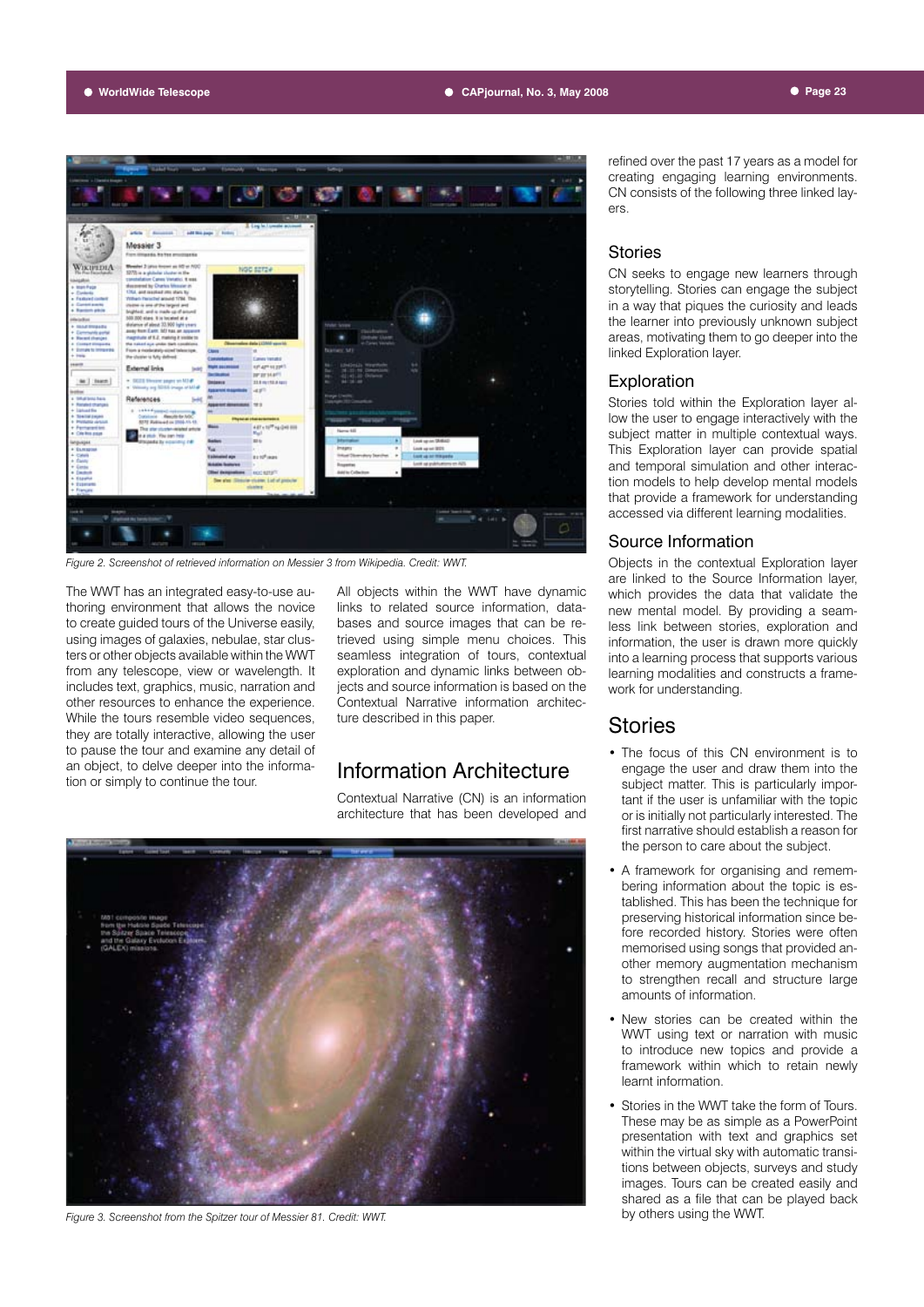

*Figure 4. Contextual Narrative information architecture. Credit: Courtesy of the author.*

• Stories are loosely clustered by domain, similarity, or by level (simpler narratives and overviews tend towards the top, whereas more specific, complex and deeper narratives on specific topics tend towards the bottom of this layer). Existing ontological organisation of the narratives may be useful to communicate the nature of the kind of narratives that are present, but the nature of Contextual Narrative is to enable deep cross-linking between related content so that pre-defined ontological relationships between content are just the beginning of the potential linkages.

# **Exploration**

In the WWT the Exploration layer setting can be a virtual sky that explores a way to communicate spatial information related to the angular size or distance for objects within the sky. Stories from the layer above might be deconstructed or directly linked to objects so that the user can hear stories relevant to the object, much like audio guides in an art museum. This process of integrating stories within the environment establishes a spatial

tal model of associations between stories, size, proximity, location and other contexts that will assist visual learners.

development of a dimensional menWithin the WorldWide Telescope the Exploration layer consists of multiple sky surveys of different wavelengths and study images that are all registered in the virtual sky with high precision World Coordinate System metadata. The complete sky can be browsed in multiple wavelengths such as visible light, H-alpha, 2 Micron All-Sky Survey, X-ray, radio and others. Sliders can cross-fade between discrete wavelengths to compare objects and structural details that depend on wavelength. Detailed high resolution multi-wavelength study images from many telescopes are also available for each object. All of these resources are available for inclusion in a potential tour.

The process of interactive exploration within a virtual sky reinforces spatial associations between stories and objects and can directly map to an understanding of the real sky.



*Figure 5. Screenshot of a hydrogen-alpha view of the constellation Cygnus. Credit: WWT.*



*Figure 6. Cross-fade to an X-ray view of Cygnus. Credit: WWT.*

This has been demonstrated anecdotally with children who have used the WorldWide Telescope and then gone out under the real sky. They often point out familiar constellations and recall the location, presence and stories about an object that they are familiar with from WWT even though the object cannot be seen with the naked eye. The purpose of the Exploration layer is to assist in the development of contextual mental models through interaction and elaboration of topics of interest raised by the stories. Stories told within the middle Exploration layer are such that the information from the stories can be retained in context.

# Source Information

The purpose of the Source Information layer is to enable users to access source information about objects within the exploratory space easily.